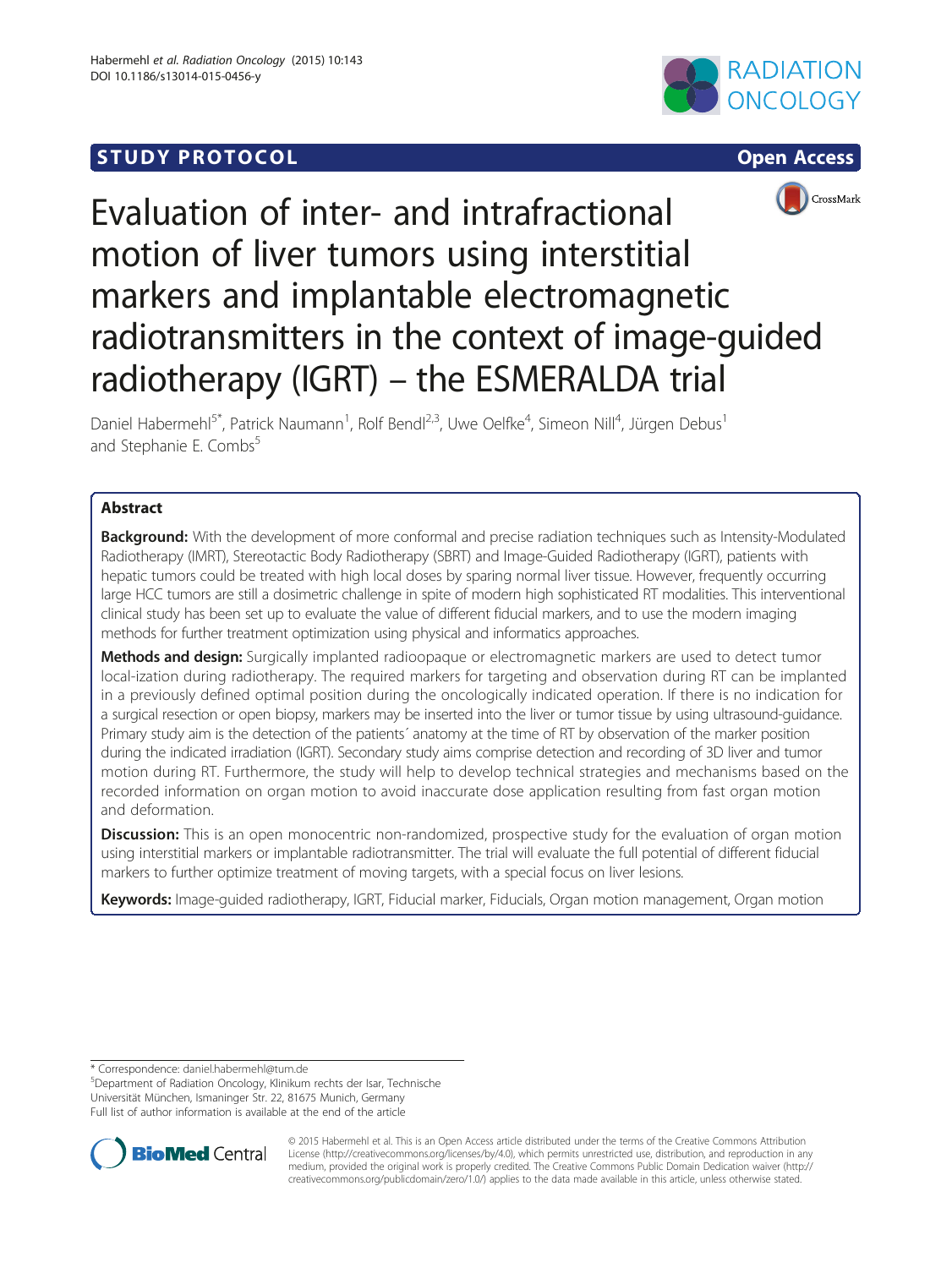# Background

Primary liver tumors (PLC) represent a great challenge in radiooncology because tumor sizes are often large and represent a relatively high proportion of liver tissue [[1](#page-3-0)]. Furthermore, high radiation doses are needed for longterm control of primary liver cancer. Incidence of hepatocellular carcinoma (HCC) is raising in western countries mostly due to increasing hepatitis c infections. Current therapeutic approaches for HCC and other PLC are complete surgical resection, liver transplantation and locoregional ablative therapies including radiofrequency ablation and chemoembolization. In case of locally advanced or metastasized tumors the multi-kinase inhibitor Sorafenib (Nexavar®) has proven efficacy and leads to prolonged overall survival compared to placebo [[2](#page-3-0)].

Radiation therapy has failed to show promising results in the past because conventional photon techniques lead to a high dose deposition in the normal liver which can potentially cause Radiation-Induced Liver Disease (RILD) [[3\]](#page-3-0). With the development of more conformal and precise radiation techniques such as Intensity-Modulated Radiotherapy (IMRT), Stereotactic Body Radiotherapy (SBRT) and Image-Guided Radiotherapy (IGRT) over the last two decades, patients with hepatic tumors (mainly not suitable for standard therapies) could be treated with high local doses by sparing normal liver tissue and showed good short- and long-term responses [\[4](#page-3-0)–[7](#page-3-0)]. However, frequently occurring large HCC tumors are still a dosimetric challenge in spite of modern high sophisticated RT modalities due to the limited hepatic tolerance and limited hepatic function in this patient subgroup with a high frequency of liver cirrhosis [[4, 8](#page-3-0)].

Treatment of PLC and liver metastases is an interdisciplinary challenge for all involved clinical disciplines. While multiple liver metastases are treated with systemic therapies, oligometastatic patients can undergo local ablative treatment approaches, e. g. surgical resection, RFA and radiotherapy (RT) [\[5](#page-3-0), [9](#page-4-0)]. Every local ablative approach has pros and cons and clinical decision finding depends on tumor localization, size, proximity to greater vessels and multifocality. In many cases different therapy modalities have to be combined to achieve optimal results. Radiotherapy may play a more important role in centrally located tumors near the porta hepatica, in case of close proximity to the portal or hepatic vein, local relapses or medically inoperable patients.

There are numerous studies on the characterization of respiration-induced tumor motion [[10](#page-4-0)–[13](#page-4-0)]. Attempts to detect tumor motion through the analysis of easily observable surrogate signals (e. g. Anzai-belt, lung volume) finally showed a relatively high grade of uncertainty. Several feasibility studies focused on fiducial- or imagebased recognition of organ and tumor motion [\[14](#page-4-0), [15](#page-4-0)]. These publications showed that the use of radioopaque

fiducial markers can successfully minimize margins, increase dose to tumor volume and finally improve clinical results [[16](#page-4-0)].

Dynamic adaptation of dose application due to detection of real-time organ motion requires the prediction of organ motion during time latency of the individual system. A further unsolved problem is the prediction of organs at risk (OARs) during therapy. To compensate for inaccurate irradiation due to organ motion during therapy with a conventional linear accelerator (LINAC) mainly two strategies are possible: adaptation of tumor position through dynamic couch shifting and automatic adaptation of the multi-leaf collimator (MLC). None of these strategies has been successfully integrated in clinical routine. Besides the prediction of respiratory-induced motion another unresolved issue is the secure integration of a real-time motion sensor with an automatic, dynamic MLC conformation into one system.

Surgically implanted radioopaque or electromagnetic markers are used to detect tumor localization during radiotherapy. Radioopaque markers are commercially available and approved as medical product. The electromagnetic markers of the CALYPSO system in the U.S. are approved by the Federal Drug Administration (FDA). The surgical implantation follows a preceding interdisciplinary discussion for the definition of an oncological therapy concept with the aim of extracting a biopsy or a surgical resection of the tumor in one session. The required markers for targeting and observation during RT can be implanted in a previously defined optimal position during the oncologically indicated operation. If there is no indication for a surgical resection or biopsy (open biopsy), markers may be inserted into the liver/tumor tissue by using ultrasound-guidance.

Thus, the present study concept has been set up to evaluate the value of different fiducial markers, and to use the aquired imaging for further treatment optimization using physical and informatics approaches.

# Methods and design

#### Primary and secondary study aims

Primary study aim is the detection of the patients´ anatomy at the time of RT by observation of the marker position during the oncologically indicated irradiation (IGRT).

#### Secondary study aims

- Detection and recording of 3D organ motion of the liver during RT
- Development of technical strategies and mechanisms based on the recorded information on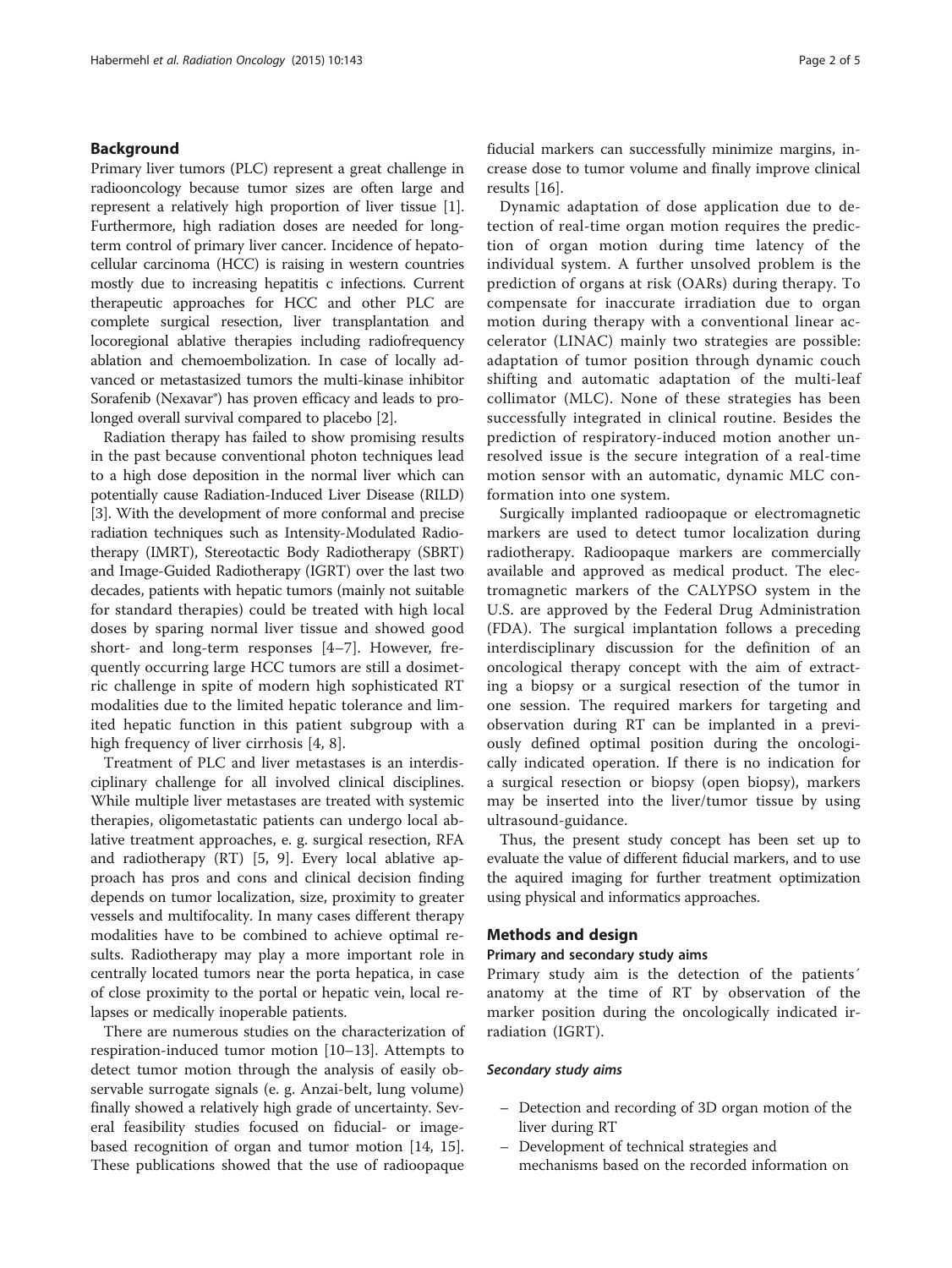organ motion to avoid inaccurate dose application resulting from fast organ motion and deformation

## Study design

The study is a prospective, single-armed, non-randomized clinical trial.

# Therapeutic advantages for patients included in the clinical trial and treatment

The immediate advantage for all patients who will participate in the present trial consists in the procedure of marker implantation for the detection of organ motion before radiotherapy. The radioopaque marker material allows correlation of IGRT generated kV- or MV-based cone-beam-CTs with pretherapeutic treatment planning CT scans and thus provides additional information that improves the accuracy of patient positioning and dose application. For this purpose medically approved interstitial fiducial markers (CE labeled) are applied for clinical use, and furthermore the electromagnetic CALYPSO marker system has FDA approval for comparable indications.

For local ablative treatments a three to eight fraction regimen, e.g. 3×20 Gy (primarily liver tumors) or 8×7.5 Gy(centrally located lung tumors) prescribed to the 65- or 80 %-isodose will be performed. Conventional doses are not planned for patients included in the ESMERALDA-trial. Currently, patients are immobilized using a customized vacuum pillow and an abdominal compression. However, if patients don´t tolerate the compression a free-breathing radiotherapy will be performed, e.g. with a gating technique. Treatment planning will be performed using a 4D-CT scan and free breathing; breath-hold techniques are not establied at our institution. Fiducial marker (except the Calypso system) motion will be analyzed by information derived from the 4D computed tomography of the treatment planning imaging, fluoroscopic imaging in the treatment position/setup and the sequential and interfractional kV-CBCT imaging.

# Toxicity and additional radiation exposure for patients

Implanted markers are approved for clinical use in this setting. There will be no toxicities that exceed the known toxicities resulting from the implantation procedure. In the context of IGRT portal images will be taken regularly and no additional radiation exposure will occur. Through the observation of the marker position and the installation of the monitor system (e.g. Calypso system), there will be an additional time effort of about 15-20 minutes for the patient.

# Study design

This is an open monocentric non-randomized, prospective study for the evaluation of organ motion using interstitial

markers or implantable radiotransmitter for the treatment of liver tumors.

# Randomization

None.

#### Inclusion criteria

- Indication for high precision radiotherapy of primary and secondary liver tumors using IGRT
- Age  $\geq$  18 years of age<br>• ability of subject to u
- ability of subject to understand character and individual consequences of the clinical trial
- written informed consent (must be available before enrolment in the trial)

# Exclusion criteria

- refusal of the patients to take part in the study
- medical reasons impeding marker implantation or IGRT for treatment of liver tumors.
- non-compliance of patients

#### Study plan and duration of regular study participation

- 1. Interdisciplinary consent for the indication of high precision RT of primary or secondary liver tumors
- 2. Information about the ESMERALDA study with a focus on trial sequence, risks and adverse events
- 3. Submission of the written informed consent
- 4. Implantation of the required fiducial markers for IGRT in the context of an oncologically indicated operation or during an ultrasound-guided procedure
- 5. Imaging studies for radiotherapy treatment planning
- 6. Radiotherapy treatment planning
- 7. Radiotherapy with daily IGRT and/or the CALYPSO system
- 8. Planned study end: 6-8 weeks after the end of RT (first oncolgical follow-up)

Acquired data will be pseudonymised for further technical examinations and computations.

#### Concomitant therapies

#### n/a

# Study duration

The recruiting phase of the study will end after inclusion of the planned patient number of  $n = 50$ .

#### Premature study end

New scientific findings may lead to a premature end of the study. Decision on study closing will be made by all participating persons.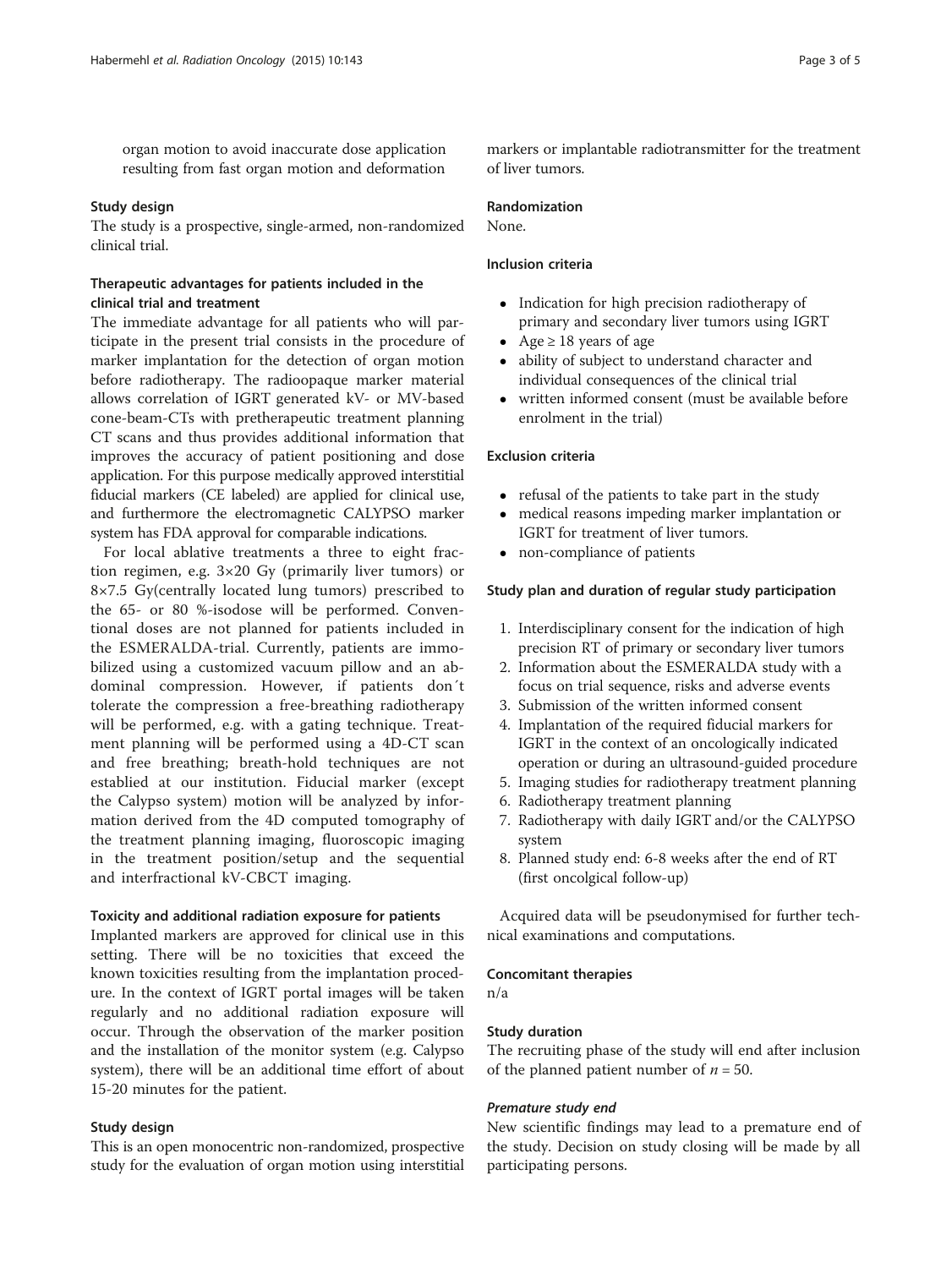#### <span id="page-3-0"></span>Statistical design and analysis

This prospective, non-randomized clinical trial is planned to include 50 patients with primary  $(n = 25)$  or secondary  $(n = 25)$  liver tumors. The proposed number of patients is an approximated estimation for a sufficient investigation of parameters in both groups which allows a finalization during the mentioned timeline. A dedicated power calculation is not adequate and was therefore not performed. Motion data of the initial 4D treatment planning CT will be correlated with on-board fluoroscopic and CBCTbased motion and calculated shift vectors. Intrafraction as well as interfraction motion will be measured. Furthermore, putative fiducial migration will be analyzed. In summary, the study will help to establish a motionmanagement strategy, also including the significance of the number of markers and their spatial correlation.

# Ethical and legal aspects Declaration of helsinki

The study is in compliance with the Declaration of Helsinki (2008 Version of the Declaration of Helsinki, adopted at the 59th WMA General Assembly, Seoul, October 2008).

# Ethical aspects

The study protocol as well as the patients´ informed consent and the patient information were submitted to the Ethical Commission of the University of Heidelberg for appraisal. The assigned in-house number is S-112/2012. All changes of the study protocol, especially those concerning patient safety, will be communicated to the study committee of the Ethical Commission.

# Patients´ informed consent

Only those patients who agreed to participate in the study after detailed oral and written information will be included. Study participation is voluntary and can be withdrawn at any time by the patients´ choice without any reasons.

#### Funding

This study protocol has not undergone peer-review by a funding body.

#### Study registration

The study is registered on clinicaltrials.gov with the following ID: NCT02095236.

# Status of the study

The study is currently recruiting patients.

# **Discussion**

From a radiation oncology perspective, optimization of dose distributions as well as motion management in

moving targets is of utmost priority. For the latter, motion surrogates can be implemented, such as fiducial markers placed into the tumor or into its surrounding tissue. The present one-armed non-randomized trial will evaluate the full potential of different fiducial markers to further optimize treatment of moving targets, with special focus on liver lesions.

#### Competing interests

The authors declare that they have no competing interests.

#### Authors' contributions

SEC, DH and JD wrote the study protocol and helped obtain the required votes of the relevant authorities. SEC, DH, PN, SN, JD, RB and UOE provided considerations on design and realization and will follow the study and evaluation. DH, PN, JD and SEC will provide patient care. DH, PN, SN, UOE RB and SEC will perform data analysis. DH, PN, UOE, RB, JD and SE will implement the protocol and oversee data collection. All authors contributed to and approved the final manuscript version.

#### Acknowledgement

The project is funded by the Sonderforschungsbereich SFB/TRR 125 of the German Research Foundation. We acknowledge the financial support of the German Research Foundation and Ruprecht-Karls-Universität Heidelberg within the funding programme Open Access Publishing.

#### Disclosures

The authors have no disclosures.

#### Author details

<sup>1</sup>Department of Radiation Oncology, University Hospital of Heidelberg, Im Neuenheimer Feld 400, 69120 Heidelberg, Germany. <sup>2</sup>Department of Medical Physics in Radiation Oncology, German Cancer Research Center (DKFZ), Heidelberg, Germany. <sup>3</sup>Medical Informatics, Heilbronn University, Heilbronn, Germany.<sup>4</sup> Joint Department of Physics at The Institute of Cancer Research and The Royal Marsden NHS Foundation Trust, London, UK. <sup>5</sup>Department of Radiation Oncology, Klinikum rechts der Isar, Technische Universität München, Ismaninger Str. 22, 81675 Munich, Germany.

#### Received: 5 June 2014 Accepted: 6 July 2015 Published online: 14 July 2015

#### References

- 1. Tanaka Y, Hanada K, Mizokami M, Yeo AE, Shih JW, Gojobori T, et al. A comparison of the molecular clock of hepatitis C virus in the United States and Japan predicts that hepatocellular carcinoma incidence in the United States will increase over the next two decades. Proc Natl Acad Sci U S A. 2002;99(24):15584–9.
- 2. Llovet JM, Ricci S, Mazzaferro V, Hilgard P, Gane E, Blanc JF, et al. Sorafenib in advanced hepatocellular carcinoma. N Engl J Med. 2008;359(4):378–90.
- 3. Dawson LA, Ten Haken RK. Partial volume tolerance of the liver to radiation. Semin Radiat Oncol. 2005;15(4):279–83.
- 4. Habermehl D, Combs SE. Stereotactic body radiotherapy for the treatment of hepatocellular cancer. Pooled analysis of two phase I/II trials. Strahlenther Onkol. 2013;189(12):1051–3.
- 5. Habermehl D, Herfarth KK, Bermejo JL, Hof H, Rieken S, Kuhn S, et al. Single-dose radiosurgical treatment for hepatic metastases - therapeutic outcome of 138 treated lesions from a single institution. Radiat Oncol. 2013;8(1):175.
- 6. Bujold A, Massey CA, Kim JJ, Brierley J, Cho C, Wong RK, et al. Sequential phase I and II trials of stereotactic body radiotherapy for locally advanced hepatocellular carcinoma. J Clin Oncol. 2013;31(13):1631–9.
- 7. Habermehl D, Debus J, Ganten T, Ganten MK, Bauer J, Brecht IC, et al. Hypofractionated carbon ion therapy delivered with scanned ion beams for patients with hepatocellular carcinoma - feasibility and clinical response. Radiat Oncol. 2013;8:59.
- 8. Xu ZY, Liang SX, Zhu J, Zhu XD, Zhao JD, Lu HJ, et al. Prediction of radiation-induced liver disease by Lyman normal-tissue complication probability model in three-dimensional conformal radiation therapy for primary liver carcinoma. Int J Radiat Oncol Biol Phys. 2006;65(1):189–95.